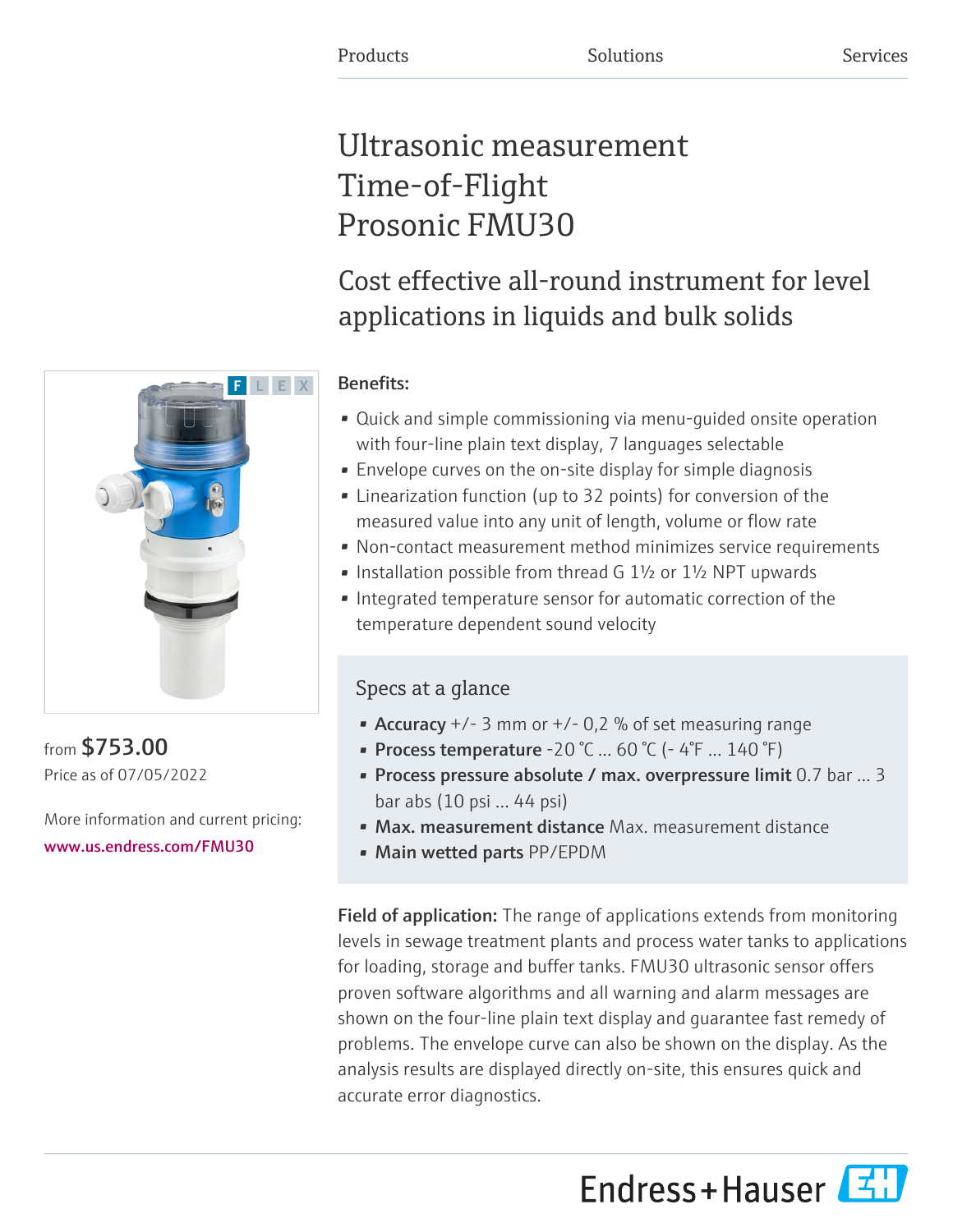## Features and specifications

Continuous / Liquids Measuring principle

Ultrasonic

Characteristic / Application Compact ultrasonic transmitter

#### Supply / Communication

2-wire

#### **Accuracy**

 $+/-$  3 mm or  $+/-$  0,2 % of set measuring range

#### Ambient temperature

 $-20 °C ... 60 °C$  $(-4 \degree F ... 140 \degree F)$ 

#### Process temperature

 $-20$  °C  $... 60$  °C (- 4°F ... 140 °F)

#### Process pressure absolute / max. overpressure limit

0.7 bar ... 3 bar abs (10 psi ... 44 psi)

#### Main wetted parts

PP/EPDM

### Process connection

G / NPT 1 1/2" G / NPT 2"

## Blocking distance

1 1/2": 0.25 m (0.8 ft) 2":0.35 m (1.15 ft)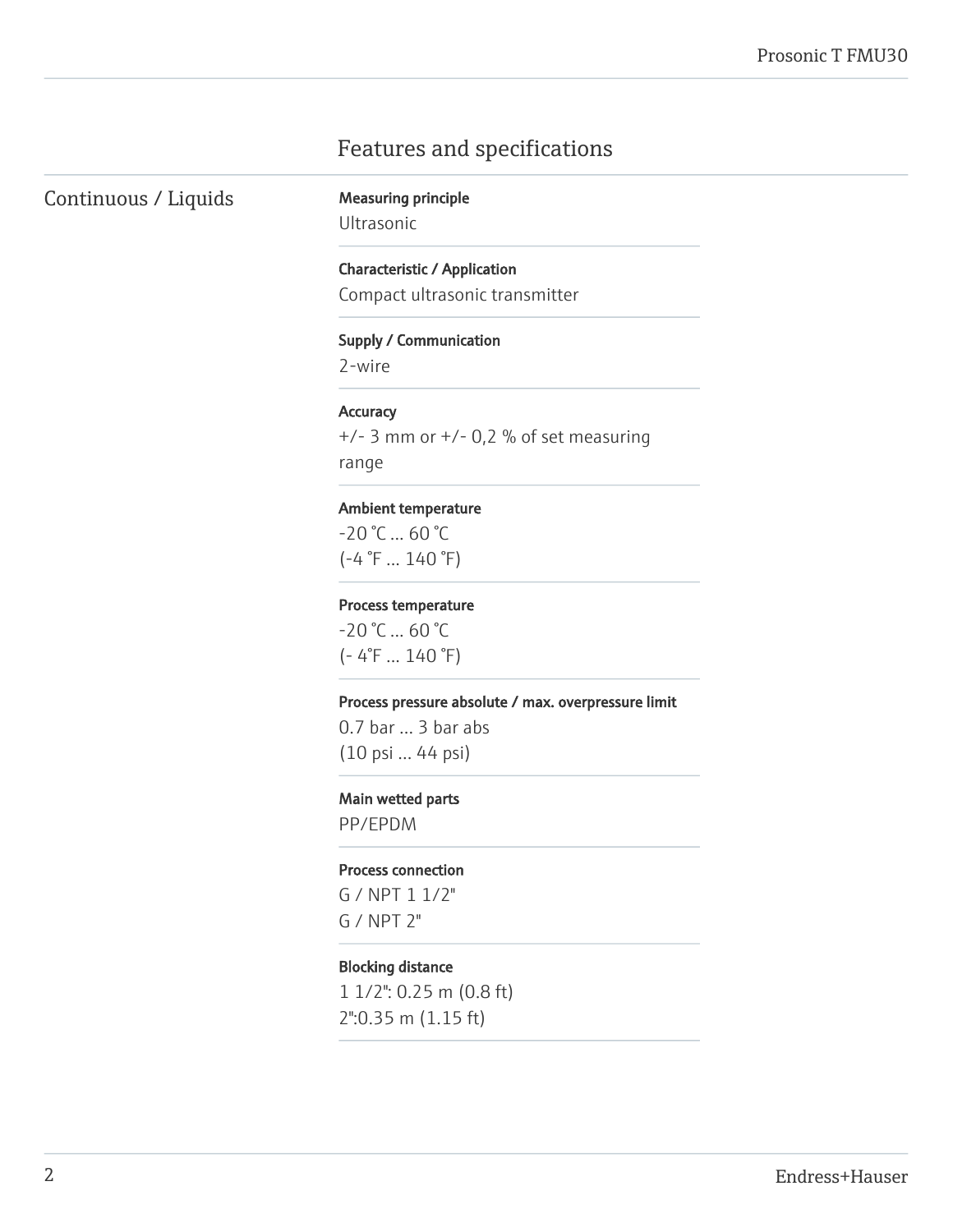Continuous / Liquids

Application

Application

Max. measurement distance Max. measurement distance

Communication 4...20 mA

Certificates / Approvals ATEX, CSA C/US, IEC Ex, NEPSI

**Options** Accessory Enclosed: UNI flange 2" ... 4"

Application limits Application limits

Point Level / Solids Measuring principle

Ultrasonic Limit

Characteristic / Application Compact ultrasonic transmitter

Supply / Communication 2-wire

Ambient temperature  $-20$  °C... $+60$  °C,  $(-4 °F...+140 °F)$ 

Process temperature  $-20$  °C...+60 °C,  $(-4 °F...+140 °F)$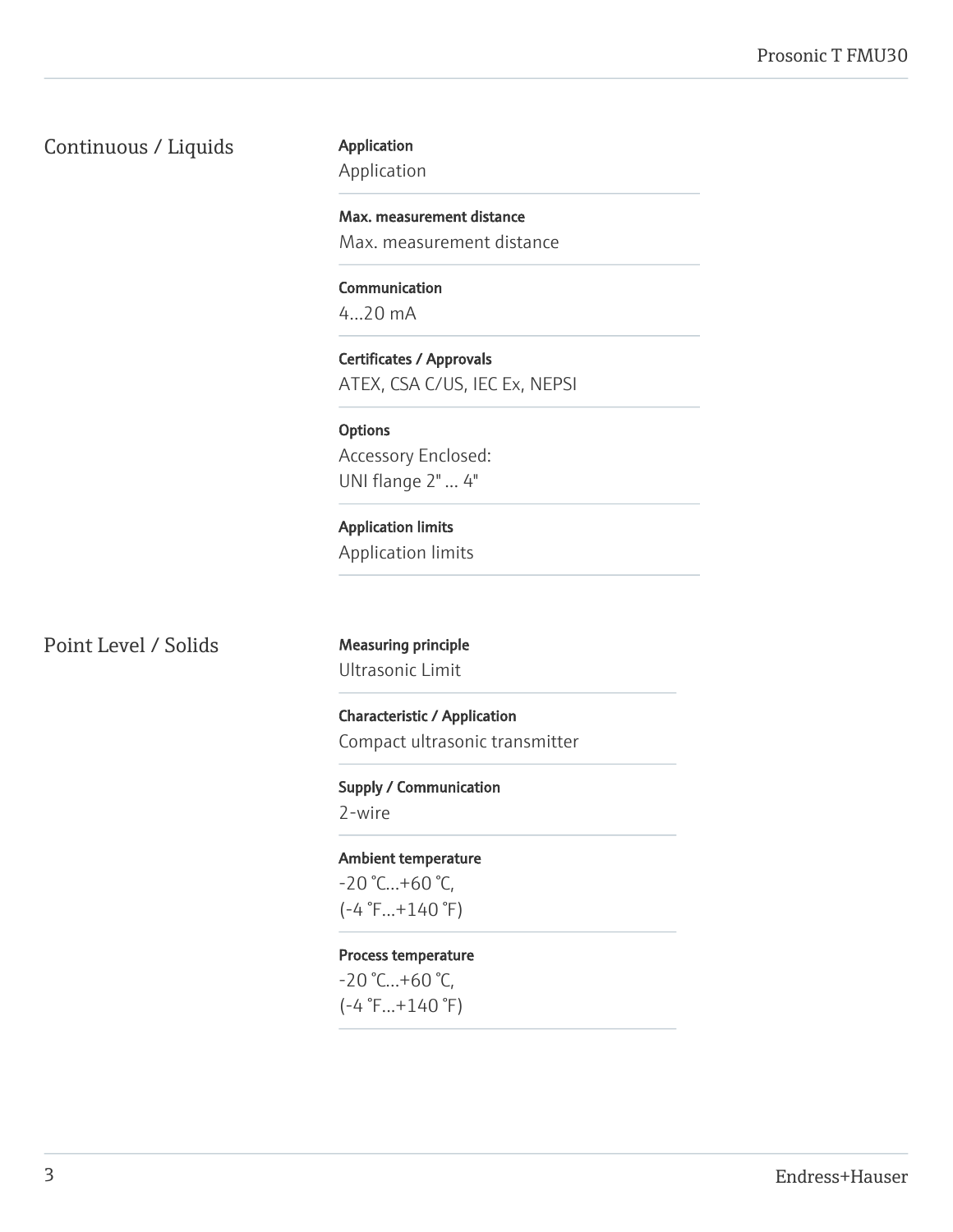## Point Level / Solids

Process pressure absolute / max. overpressure limit 0.7 bar...3 bar abs, (10 psi ...44 psi)

Main wetted parts

PP/ EPDM

#### Process connection

G / NPT 1 1/2", G / NPT 2"

## Blocking distance

Sensor 1 1/2": 0.25 m, Sensor 2": 0.35 m

## Communication

4...20 mA

Certificates / Approvals ATEX, CSA C/US, IEC Ex, NEPSI

## **Options**

Accessory Enclosed: UNI flange 2"...4"

Application limits Take notice of range diagramm

Continuous / Solids Measuring principle

Ultrasonic

Characteristic / Application Compact ultrasonic transmitter

## Supply / Communication

2-wire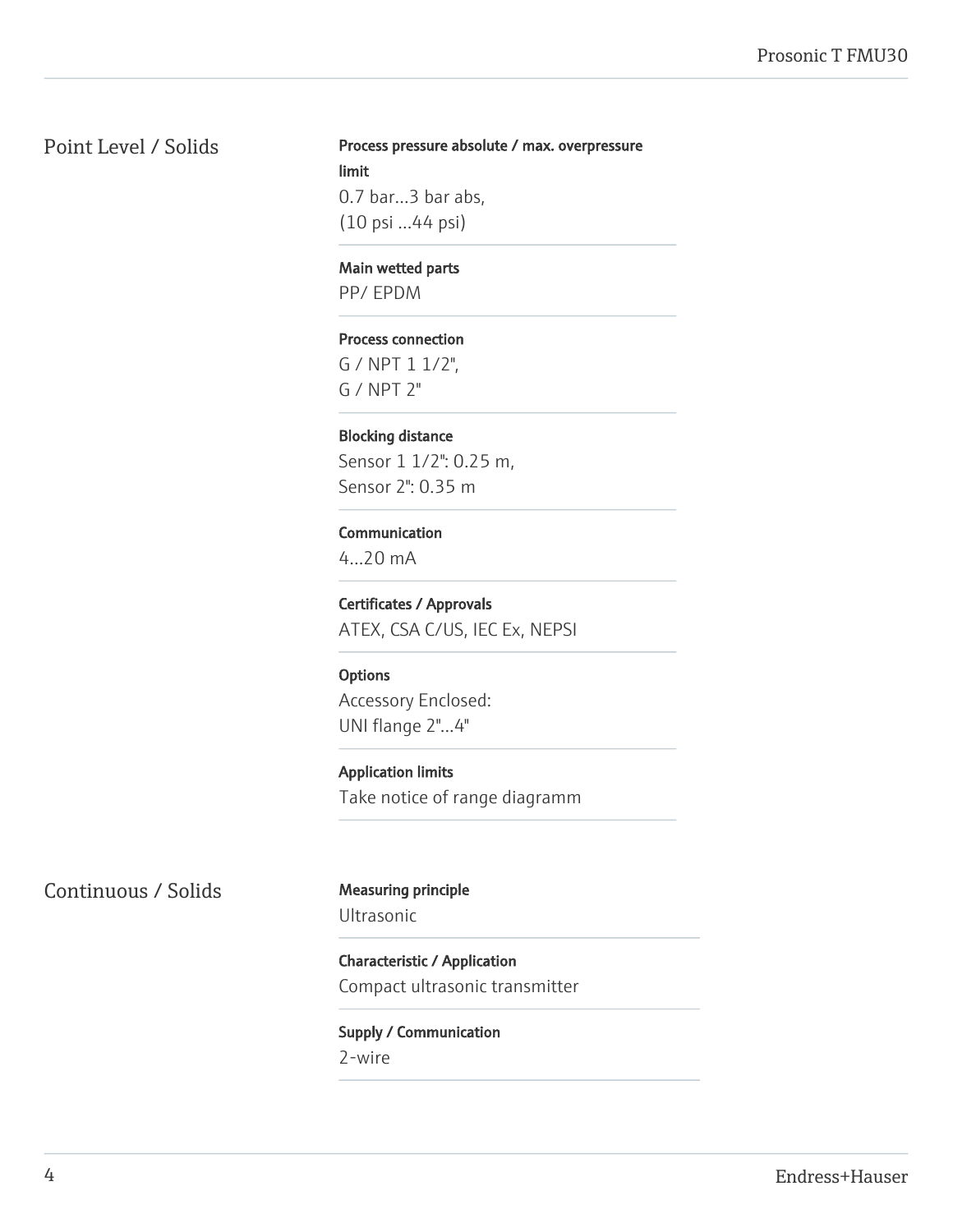## Continuous / Solids

## **Accuracy**

 $+/-$  3 mm or  $+/-$  0.2 % of set measuring range

#### Ambient temperature

 $-20$  °C  $\dots$  60 °C  $(-4 \degree F ... 140 \degree F)$ 

#### Process temperature

 $-20$  °C  $\dots$  60 °C  $(-4 \degree F ... 140 \degree F)$ 

### Process pressure absolute / max. overpressure limit

0.7 bar ... 3 bar abs (10 psi ... 44 psi)

#### Main wetted parts

PP/EPDM

#### Process connection

G / NPT 1 1/2" G / NPT 2"

#### Blocking distance

Sensor 1 1/2": 0.25 m Sensor 2": 0.35 m

### Max. measurement distance

Sensor 1-1/2": 2 m (6.6 ft) Sensor 2": 3.5 m (11 ft)

## Communication

4...20 mA

### Certificates / Approvals

ATEX, CSA C/US, IEC Ex, NEPSI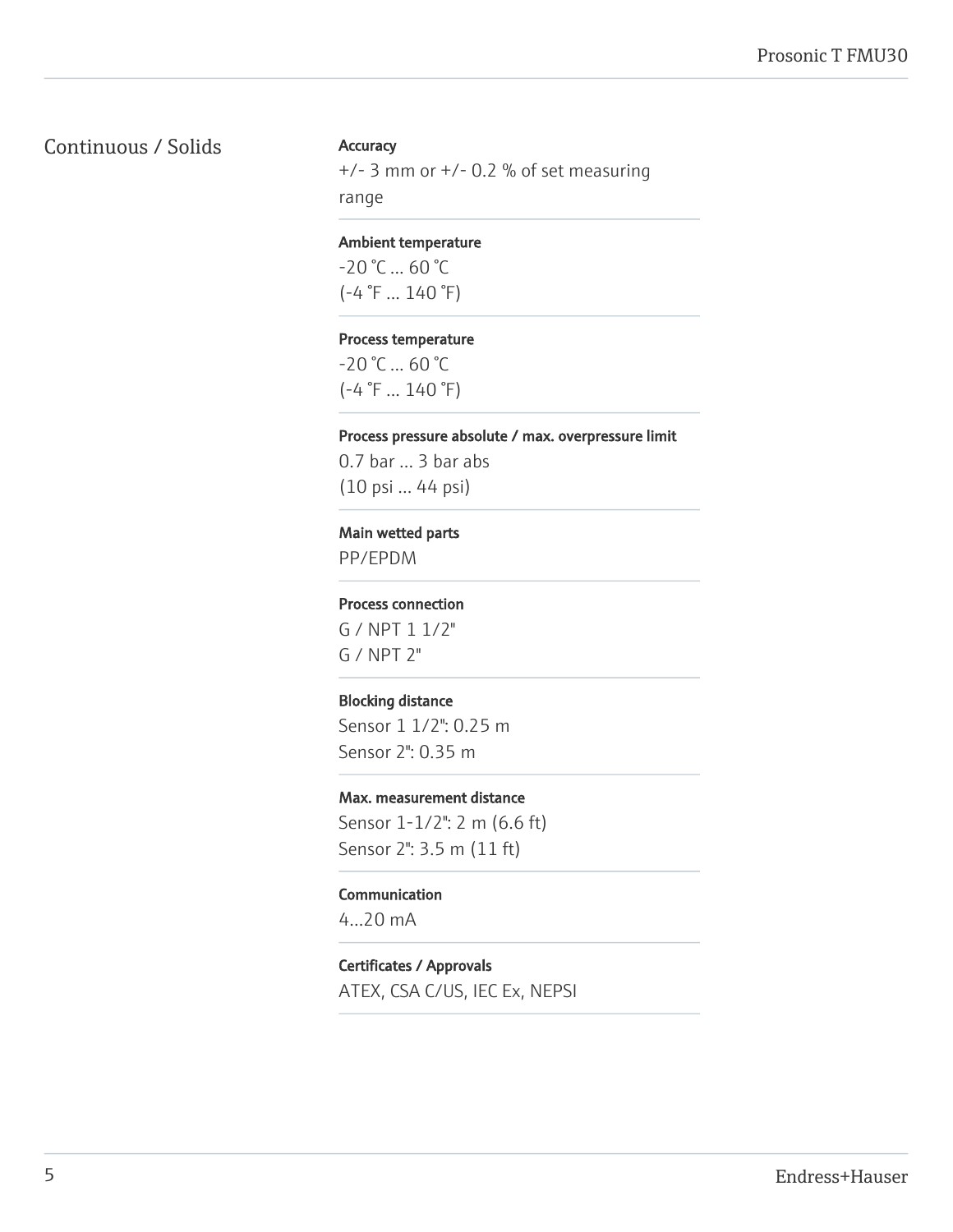Continuous / Solids

**Options** Accessory Enclosed: UNI flange 2" ... 4"

Application limits Take notice of range diagram

Point Level / Liquids Measuring principle

Ultrasonic Limit

Characteristic / Application Compact ultrasonic transmitter

Supply / Communication 2-wire

Ambient temperature -20 °C...+60 °C  $(-4 °F...+140 °F)$ 

Process temperature -20 °C...+60 °C (-4 °F...+140 °F)

Process pressure absolute / max. overpressure limit 0.7 bar...3 bar abs (10 psi ...44 psi)

Main wetted parts PP/EPDM

## Process connection

G / NPT 1 1/2" G / NPT 2"